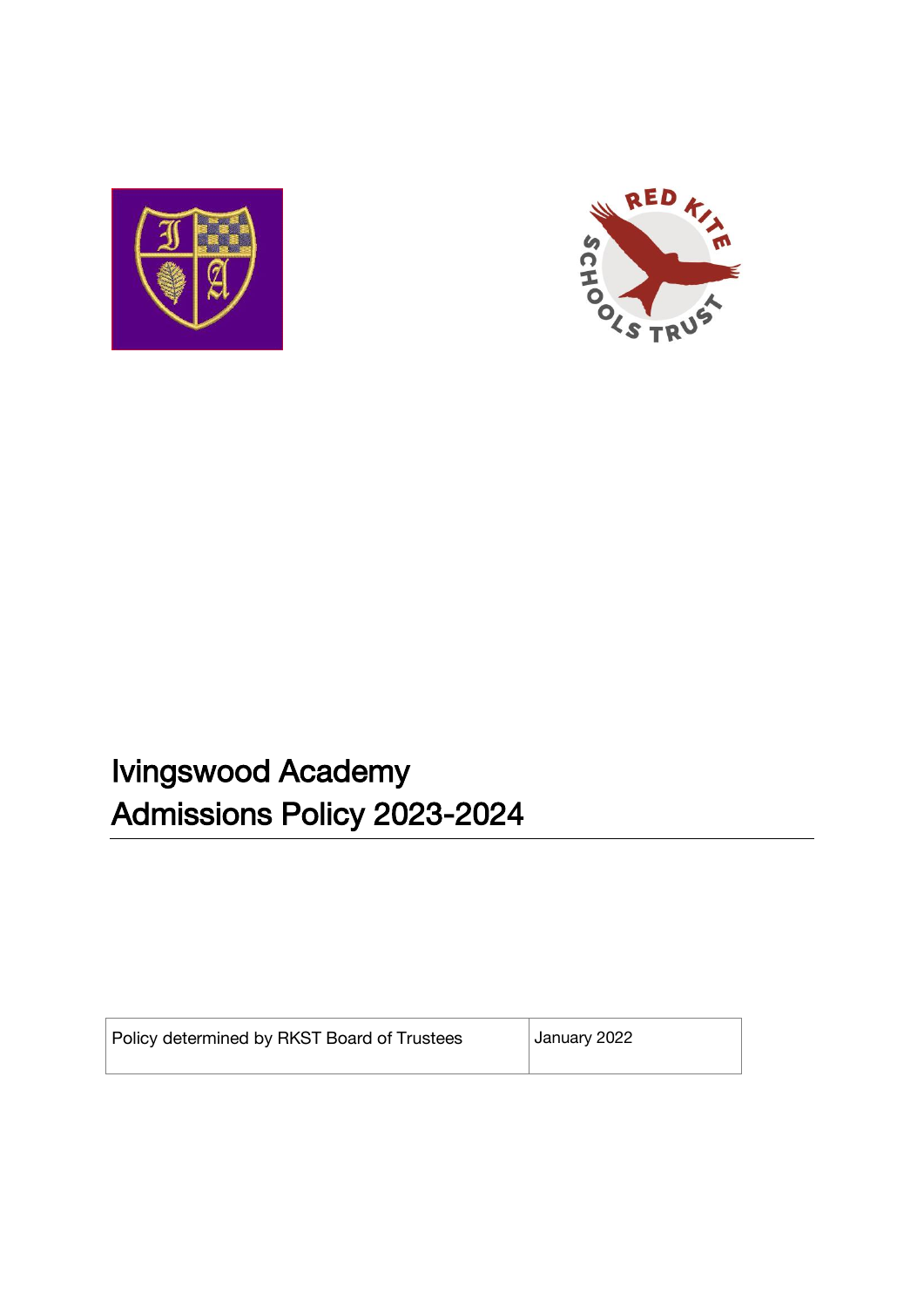# Admissions Policy for Ivingswood Academy September 2023-August 2024

Ivingswood Academy is a member of Red Kite Schools Trust (RKST). RKST is the admission authority for each school within the Trust. Trustees have made every effort to ensure that this admissions policy complies with the Schools Admissions Code 2021 and all relevant legislation, including that on infant class sizes and equal opportunities.

This policy sets out the admission arrangements for:

#### 1. Reception (Foundation Stage) entry in September 2023

- 2. Year 3 entry in September 2023 and for
- 3. In-year admissions

In all cases, the oversubscription criteria described in this policy will be applied.

## 1. Admission to Reception Year in September 2023

At our school, pupils are normally admitted at the beginning of the school year ( $1<sup>st</sup>$  September – 31<sup>st</sup> August) in which they reach their fifth birthday. Parents whose children were born between 1<sup>st</sup> September 2018 and 31<sup>st</sup> August 2019 may apply for them to be admitted to the Reception Year in September 2023. There are 30 places available. Our policy is not to offer admission in September 2023 to children who were born on or after 1<sup>st</sup> September 2019. Children who attend our nursery do not automatically qualify for a place in Reception and parents of these children must also apply for a place as outlined below.

Parents of children younger than five may request that their child is not admitted until later in the school year 2023/24 (no later than the term after the child's fifth birthday, when s/he reaches compulsory school age). The school will hold any deferred place for the child, although, in the majority of cases, we find that children benefit from starting at the beginning of the school year, rather than part way through it. For children whose fifth birthday falls between 1<sup>st</sup> April 2024 and 31<sup>st</sup> August 2024 parents cannot defer entry until September 2024 because that would mean admission to a different school year. If the child has not been admitted to the Reception Year in the school year 2023/2024, a separate application should be made in the second half of the summer term 2024 for a Year 1 place in September 2024. Often, the Year 1 group will have no available places as it will have 30 children transferring from the 2023/24 Reception Year.

Until the child reaches compulsory school age, parents may also request that s/he attends parttime. In such cases, detailed arrangements should be discussed with the head teacher.

Parents wishing to apply for the Reception Year in September 2023 must complete the common application form provided by their home local authority (the home LA). The home LA is the LA in whose area the parents live at the time of the application. The form must be returned to that LA no later than 15<sup>th</sup> January 2023. Applications received after this date will normally only be considered after all those received on or before the cut-off date. Offers and refusals of places will be posted by the home LA on 17<sup>th</sup> April 2023.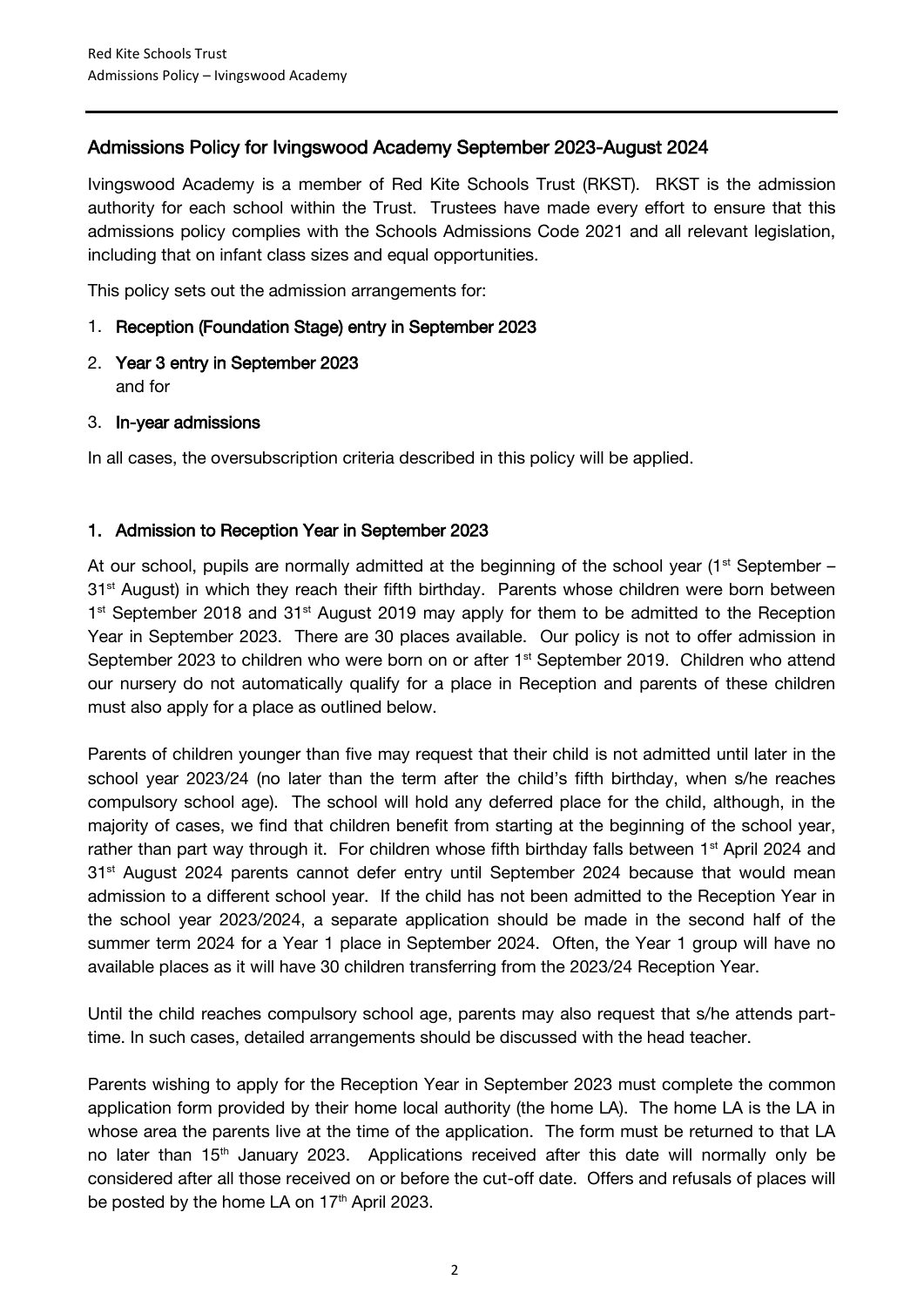## 2. Admission to Year 3 in September 2023

Ivingswood Academy has an admissions number of a further two places in Year 3 making classes in Key Stage 2 a maximum of 32 children each. Applications must be made by the January 2023 deadline as set out by the Local Authority.

### 3. "In-Year" Admissions

Admission to the school during the school year depends on whether or not there are places available. Reception and Years 1 and 2 have 30 places, Years 3-6 have 32 places. Applications must be made directly to the school on a form available from the school.

Admissions outside the normal age group will be dealt with as indicated below.

If there is a vacancy, and there is no child on the relevant waiting list with a higher priority (according to the over-subscription criteria below), a place will be offered.

In-year admissions, or admissions at the beginning of school years other than Reception, will only be considered by the Governing Body up to half a term in advance of the desired date for entry. For example, for entry in January, the application will not be considered until after the October half term break. Parents will be notified within 10 working days of the receipt of application whether their child can be offered a school place.

If parents are moving house, the school will ask for evidence of the move, before considering any application for a place. Documentary evidence in the form of a solicitor's letter to confirm exchange of contracts, a rental agreement for at least a period of six months will be required (Armed Forces personnel are exempt). If you are returning from elsewhere, to live in a home that you own, we will require evidence to show that you have returned. We will also ask for evidence that any previous house owned has been sold or is being sold. We will not accept an address where the one given is that of a second home with the main home being elsewhere.

If there are two or more homes, we will check which is the main home, and may refuse to base an allocation of a place on an address which might be considered only temporary. Nor will we accept an address where the child was resident other than with a parent or carer unless this was part of a fostering or formal care arrangement. We will not normally accept an address where only part of a family had moved, unless connected with a divorce or permanent separation arrangement, in which case we would require proof.

## Oversubscription criteria for all types of admissions

Children with an Education, Health and Care Plan naming Ivingswood Academy will always be offered places. If there is then greater demand for admission than there are places available, the following criteria will be applied in the order set out below:

- i Looked-after children, or previously looked-after children (see Note 1)
- ii Children who have exceptional medical or social needs that make it essential that they attend Ivingswood Academy rather than any other. These needs must be fully supported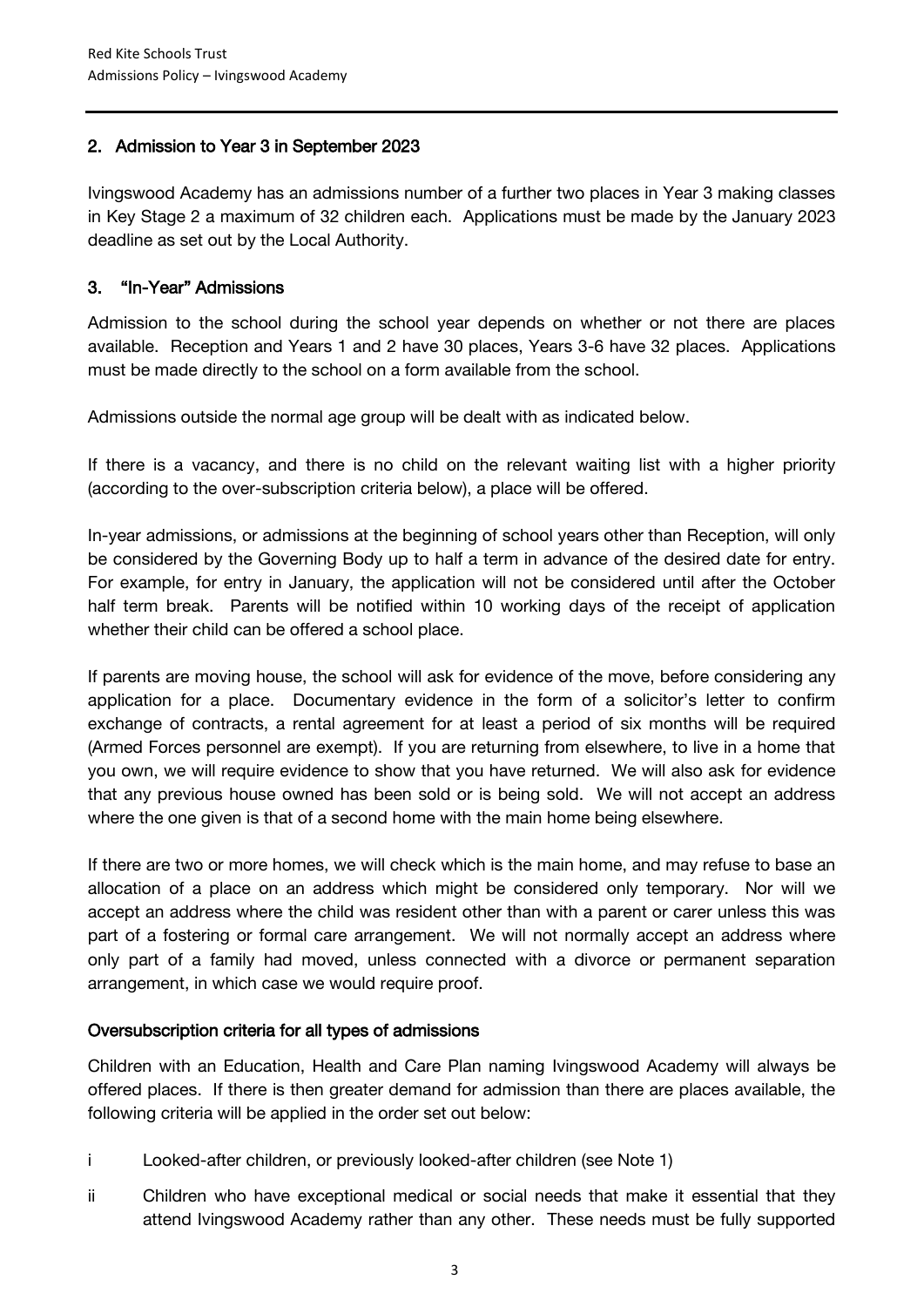by written evidence from the appropriate professional person involved with the family. (See Note 2)

- iii Children with a normal home address (See Note 3) in our catchment area (see Appendix 1 for map) and with a sibling (see Note 4) on the roll of the school at the time of application or whose parent has accepted an offer of a place at the school and who is expected still to be in attendance at the time of entry to the school.
- iv Children with a normal home address in our catchment area (see Appendix 1)
- v Children of staff where either:
	- a. The member of staff has been employed at the school for two or more years at the time at which the application for admission to the schools is made, and/or
	- b. The member of staff is recruited to fill a vacant post for which there is a demonstrable skill shortage. (See Note 5)
- vi Children with a normal home address outside our catchment area and with a sibling on the roll of the school at the time of application or whose parent has accepted an offer of a place at the school and who is expected still to be in attendance at the time of entry to the school.
- vii Other children

Proximity of the child's home, as measured by the straight line distance (see Note 6) between the home and the school with those living nearer being accorded the higher priority, will serve to differentiate between children in criteria i to vii should the need arise. In the event that two distance measurements are identical, the school will use random allocation to decide which child should be offered the place. The process will be conducted in the presence of a person independent of the school.

## Admission outside normal age group

Requests from parents for places outside a normal age group will be considered carefully, eg for children who have missed education due to ill health. Each case will be considered on its own merits and circumstances. However, such admissions will not normally be agreed without a consensus that to do so would be in the pupil's interests. The academy will ask relevant professionals for their opinion on the case. Those refused places outside the normal age group will be informed of their statutory right to appeal.

## Waiting lists

The school maintains waiting lists for those children who are not offered a place, and whose parents ask for the child's name to be added to the waiting list. The order of priority on the waiting list is the same as the list of criteria for over-subscription, and does not depend on the date on which an application is received. No account is taken of length of time on a waiting list. The school periodically seeks confirmation that parents wish a child to be kept on the waiting list.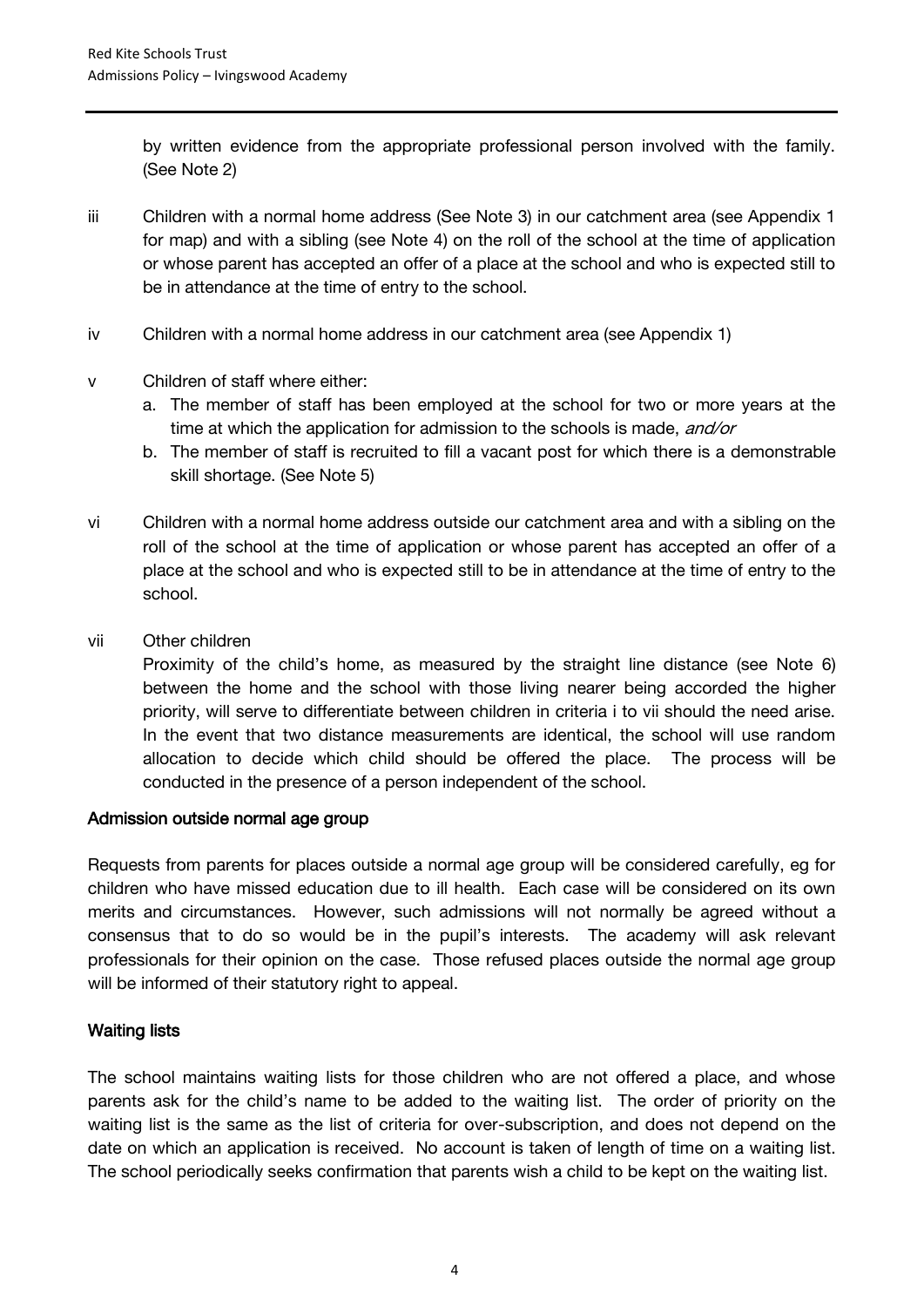## Multiple births

In cases where there is one remaining place and the next child on the list is one of a twin, triplet, or other multiple birth group, we will admit both twins (and all the siblings in the case of other multiple births) and whilst that child is in the class they will be an excepted pupil under the Schools Admissions (Infant Class Sizes) (England) Regulations 2012 which permit Key Stage 1 class sizes to exceed 30 following the admission of a twin for as long as necessary until a child leaves the class at which point the class size will remain at the lower figure.

## Fair access

The school participates in Buckinghamshire LA's Fair Access Protocol. This covers, for example, children who have moved into our area after the normal admission round, or who need to move school as a result of severe bullying or social issues. Children qualifying under the Fair Access Protocol may be offered a place even if there are no places available in the relevant year group and also take priority for admission over any child on the waiting list.

## Appeals

There are established arrangements for appeals against non-admission. Details are available from the school, including the date by which an appeal should be submitted. It should be noted that, in the event of an unsuccessful appeal against non-admission to the school, the school does not consider any further application in the same school year  $(1<sup>st</sup> September - 31<sup>st</sup> August)$ , unless there has been a material change in circumstances, for example a change of address which results in a move from outside the catchment area to inside it.

Parents who wish their children to attend the school are most welcome to visit. Arrangements can be made through the School Office.

## Further Information

Further information can be obtained from the school's School Office or the Admissions & Transport Team at Buckinghamshire Council:

Ivingswood Academy **Greenway** Chesham **Bucks** HP5 2BY Telephone: 01494 783070 Email: office@ivingswoodacademy.org

Buckinghamshire Council Walton Street Aylesbury HP20 1UA Telephone: 01296 395000 Website: [https://www.buckinghamshire.gov.uk/schools-and-learning/schools-index/school](https://www.buckinghamshire.gov.uk/schools-and-learning/schools-index/school-admissions/apply-for-a-primary-school-place/)[admissions/apply-for-a-primary-school-place/](https://www.buckinghamshire.gov.uk/schools-and-learning/schools-index/school-admissions/apply-for-a-primary-school-place/) – Admission form and other services available.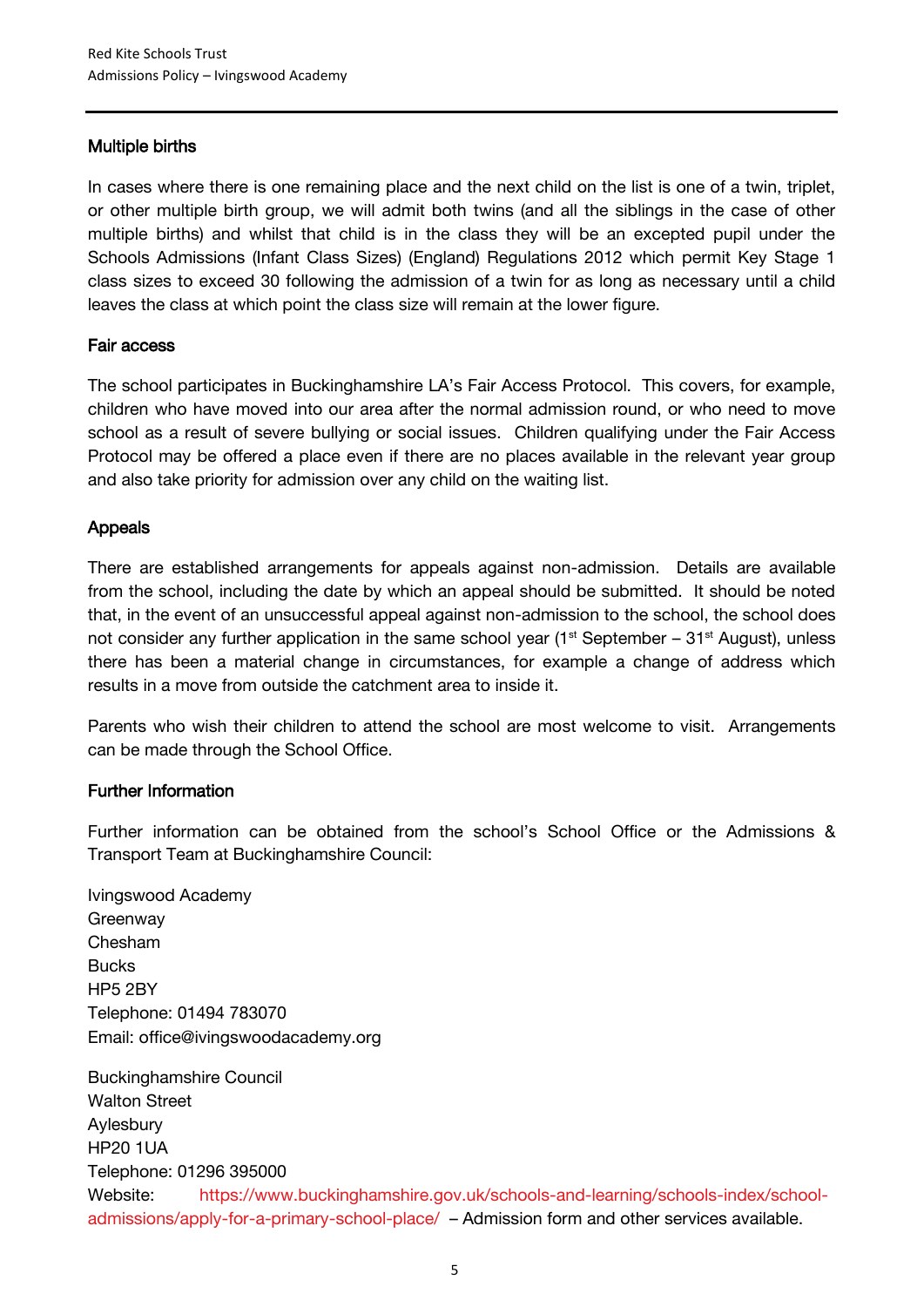#### **Notes**

Note 1 For admission purposes a 'looked after child' or a child who was previously looked after but immediately after being looked after became subject to an adoption, child arrangements, or special guardianship order including those who appear to Buckinghamshire Council to have been in state care outside of England and ceased to be in state care as a result of being adopted. A looked after child is a child who is (a) in the care of a local authority, or (b) being provided with accommodation by a local authority in the exercise of their social services functions (see the definition in Section 22(1) of the Children Act 1989).

Note 2 When applying under criterion iii (exceptional medical or social needs), you must include supporting evidence from an independent professional person who is aware of the situation and supports your reasons for preferring Ivingswood Academy. This supporting evidence must clearly demonstrate why the school is the most suitable and must illustrate the difficulties that would be caused if your child had to attend another school.

The person supplying the evidence should be a doctor, heath visitor, social worker, etc. who is aware of your child's case. The school reserves the right to ask for further evidence or clarification where necessary and may seek the advice of appropriate educational professionals where necessary.

Note 3 By normal home address, we mean the child's home address. This must be where the parent or legal carer and the child live together unless it is proved that the child is resident elsewhere with someone else who has legal care and control of the child. The address should be a residential property which can be permanently occupied 52 weeks of the year without any restrictions on occupation and not subjected to any planning or contractual restrictions on the duration of occupancy and is your child's only or main residence that is owned, leased or rented by the child's parent/s or person with legal care and control of the child.

To avoid doubt, where a child lives with parents with shared responsibility, each for part of a week or month, the address where the child lives will be determined having regard to a joint declaration from the parents stating the exact pattern of residence. If the residence is not split equally, then the relevant address used will be that at which we are satisfied that the child spends the majority of the school week. Where there is an equal split or there is any doubt about residence, we will make the judgment about which address to use for the purpose of determining whether or not to offer a place. We will take into account, for example, the following:

- any legal documentation confirming residence
- the pattern of the residence
- the period of time over which the current arrangement has been in place
- confirmation from any previous school of the contact details and home address supplied to it by the parents
- where the child is registered with his/her GP
- any other evidence the parents may supply to verify the position.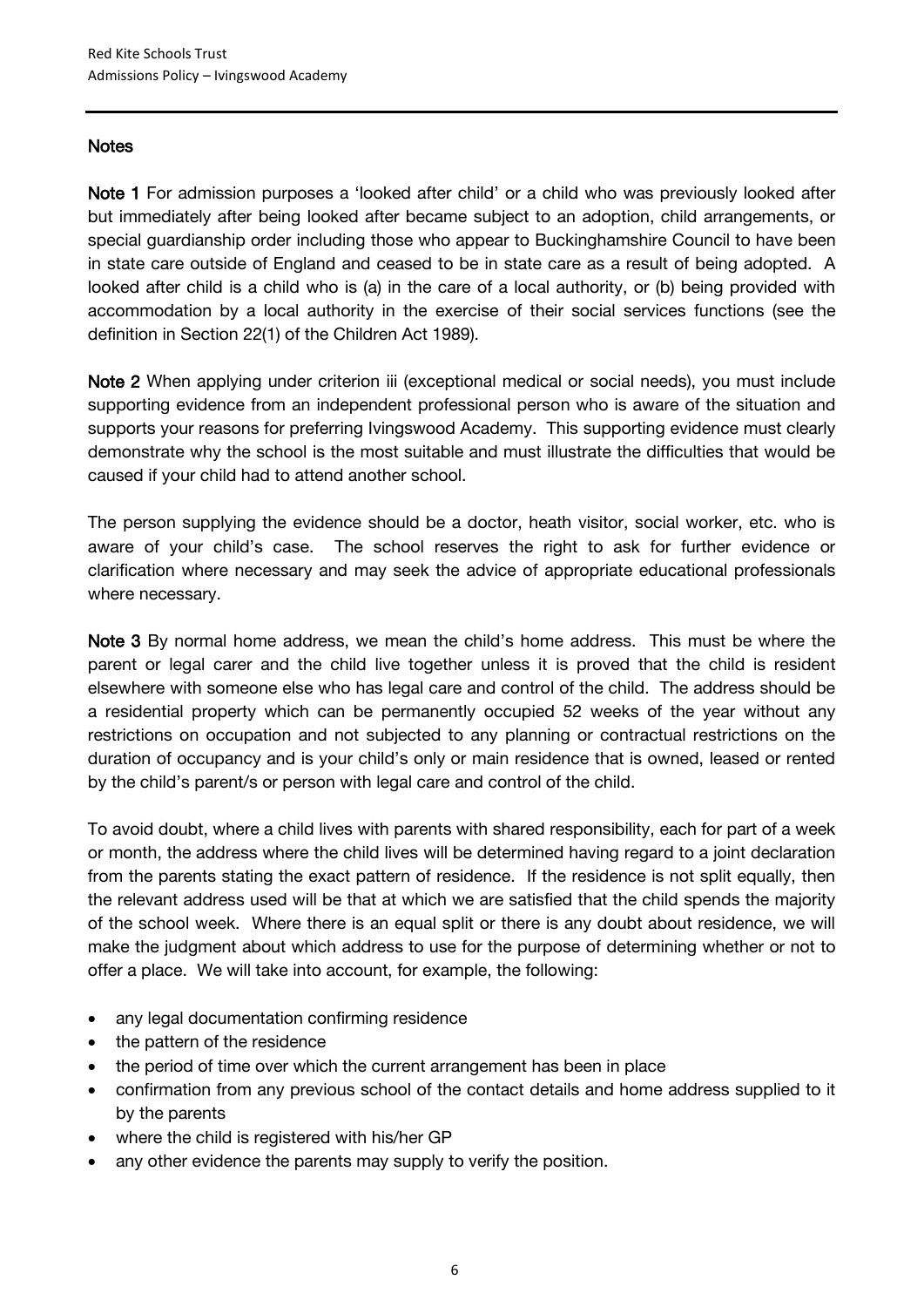We may ask for evidence of the normal home address in the form of a recent bill. This could be, for example, the most recent Council Tax bill, utility bill no more than three months old, a current TV licence, buildings and contents insurance, mortgage statement or rent book which shows the address concerned. Parents who are unable to provide this evidence should contact the school to discuss what evidence might be acceptable. If it becomes clear or if there is any doubt that the parents and child are not living at the address given on the application form, the school may seek further evidence.

The school works closely with the LA to ensure that places are not obtained at the school on the basis of false addresses, and, in cases of doubt, will take steps to verify the information provided. If a place at the school is offered, and it later becomes clear that the offer was made on fraudulent or misleading information (e.g. a false claim to living in the catchment area), and the school has denied a place to a child with a stronger claim, the school will withdraw the offer of a place. The offer can also be withdrawn even after the child has started at the school.

We regard a child's home address to be where he or she sleeps for the majority of the school week (Monday to Friday). We may ask to see official documentation, such as a child benefit book or medical card if there are reasons why a child does not live at his or her parent's address. For example, if he or she is resident with a grandparent, this needs to be made clear on the application form. If such arrangements are not declared or a relative's address is used on the application, we may consider that a false declaration has been made, and withdraw the offer of a place. Childcare arrangements are not sufficient reason for listing another address.

If parents move house after the application has been made, but before any offer of a place has been made, the home LA must be informed.

If parents are moving, we will ask for evidence of the move, before considering any application for a place under the co-ordinated scheme.

We would not accept an address where the one given is that of a second home with the main home being elsewhere. If there are two or more homes, we will check which is the main home, and may refuse to base an allocation of a place on an address which might be considered only temporary. Nor would we accept an address where the child was resident other than with a parent or carer unless this was part of a fostering or formal care arrangement. We would not normally accept an address where only part of a family had moved, unless connected with a divorce or permanent separation arrangement, in which case we would require proof.

Note 4 A sibling is a brother or sister. For admission purposes we mean one of two or more individuals who have one or more parent in common, or any other child (including an adopted or fostered child) who lives at the same address and for whom the parent also has parental responsibility or, (in the case of a fostered child) delegated authority.

We will only consider a pupil in a primary school as a 'sibling' if he or she is attending, in the specified year groups, the school or a linked primary school at the time the allocations are made or, for in-year admissions the time of admission), or has been formally offered a place at the school in the operation of the Coordinated Primary Admissions Scheme. In all cases they are expected to still be at the school at the time of proposed admission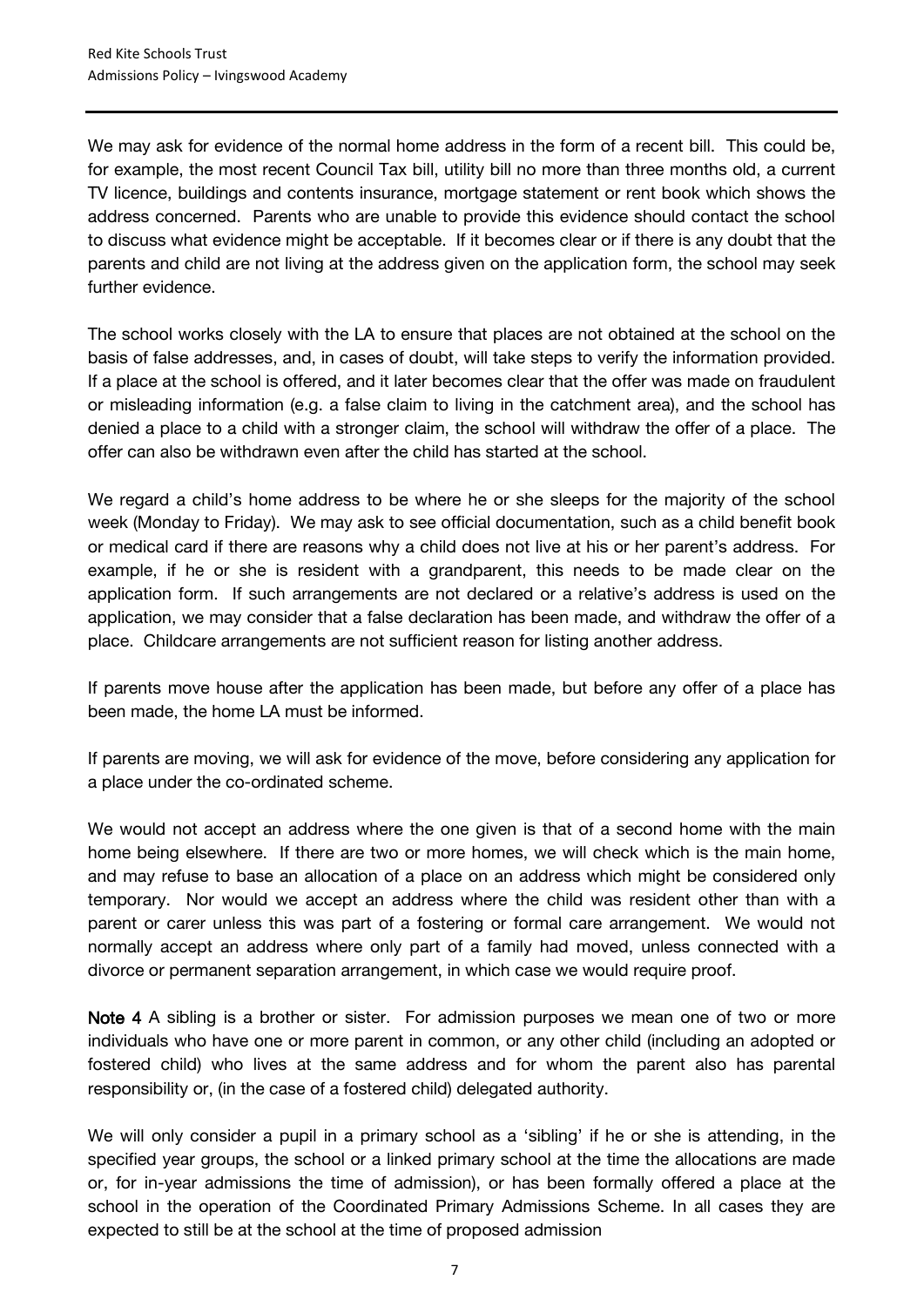#### Note 5 'School staff' includes

i. teaching staff on a permanent or fixed term contract exceeding 11 months in duration, and

ii. all other staff on permanent or fixed term contracts exceeding 11 months in duration for posts of in excess of 15 hours per week.

'Demonstrable skill shortage' is a post which the school has had difficulty in filling. An example might be where the school has taken part in a recruitment drive to fill the post either across the country or worldwide and/or where the post was not filled at the first attempt.

Note 6 The 'straight line distance' used to determine proximity of the home to the school will be measured by Buckinghamshire LA's Geographical Information System as described on the Buckinghamshire LA website. (Please see Appendix 1).